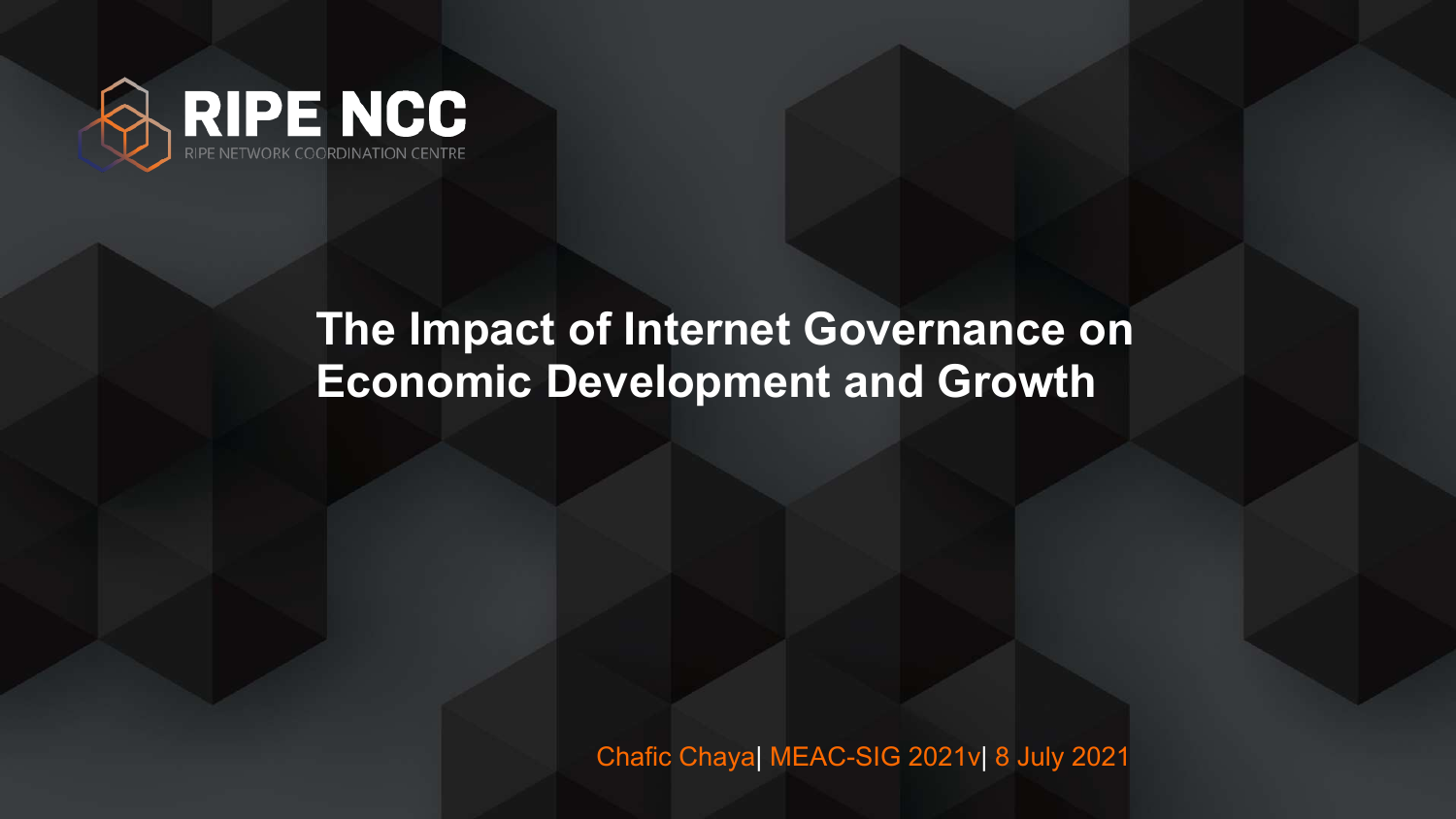

# **Summary**

- Investigate how the Internet promotes economic developmen t
- Examine the relationship between Internet governance and economic output
- Look at different possible economic performance scenarios

Chafic Chayal MEAC-SIG 2021vl 8 July 2021





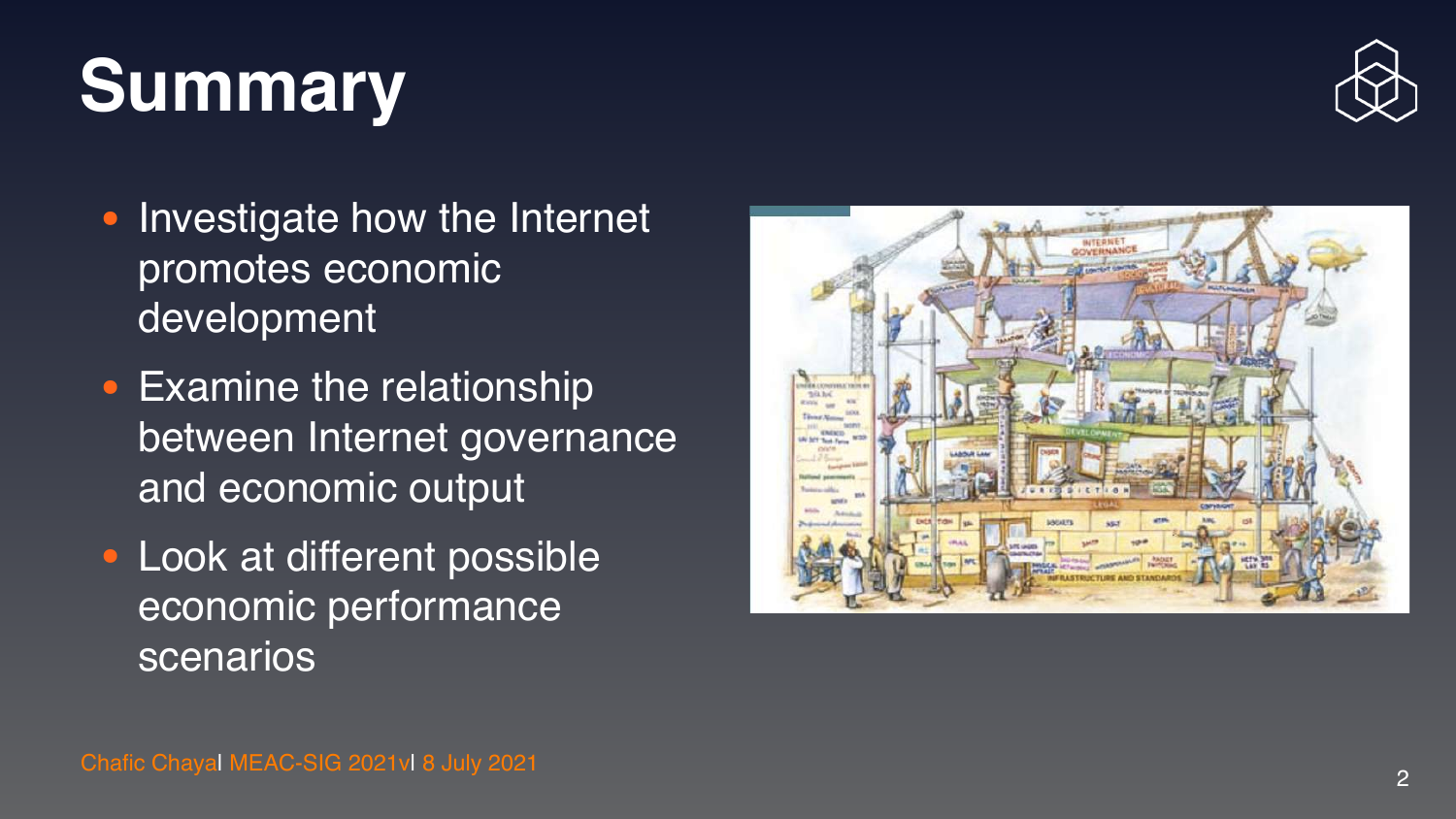Chafic Chaya| MEAC-SIG 2021v| 8 July 2021 <sup>3</sup>



## **Internet Promotes Development**

- Studies found broadband Internet has a positive economic impact
- A variety of models and analyses have been designed to measure the impact of broadband Internet on the economy with different formulas and variables
- Basically, developing countries have lower technological penetration than the developed countries, and hence, technological innovation will have more significant impact on their economies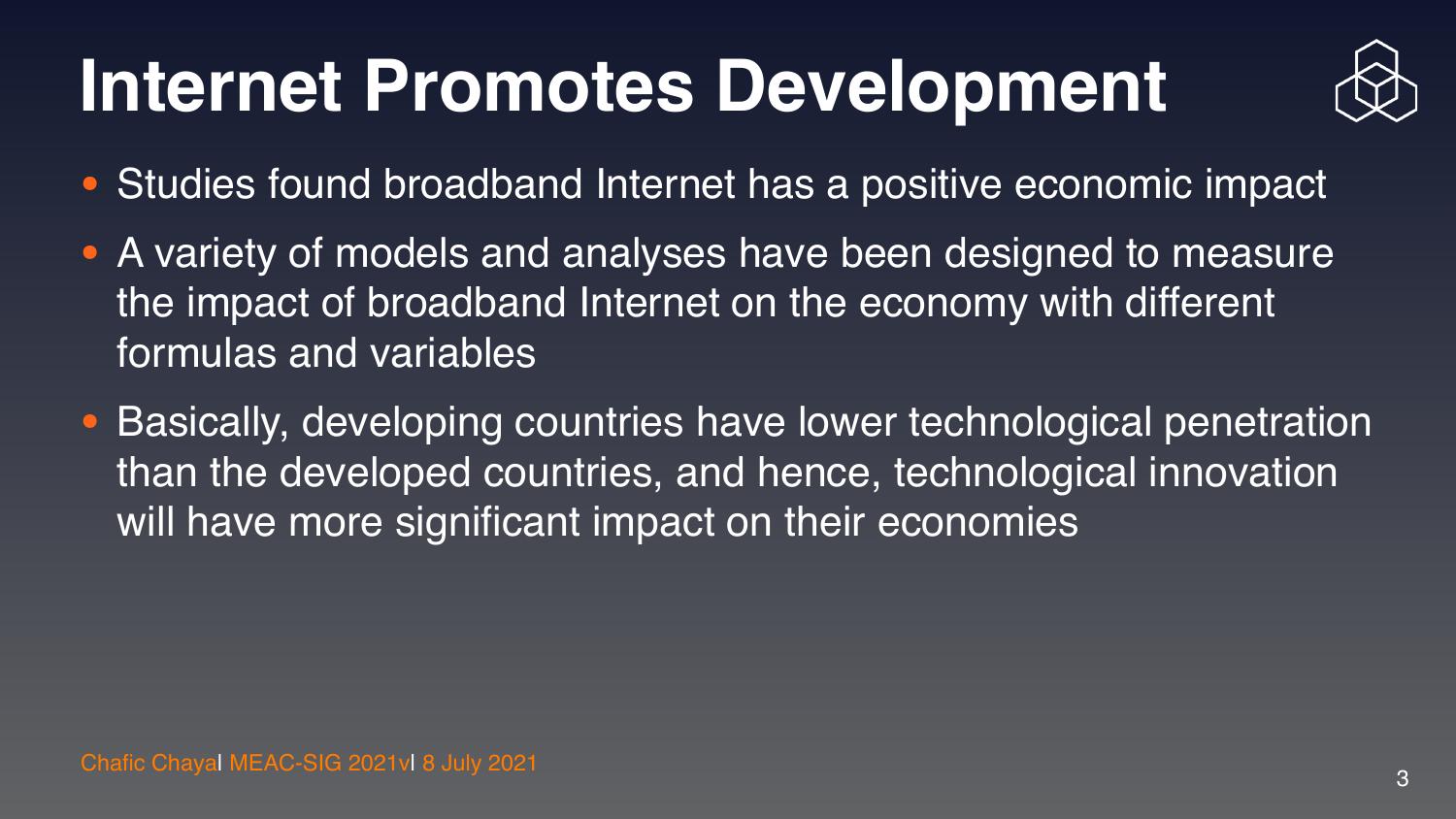Chafic Chaya, DBA | Internet Governance Webinar | 13 Oct 2020







Increase in GDP per 10% increase in fixed broadband penetration

# **Internet Impacts on Economic Growth**

4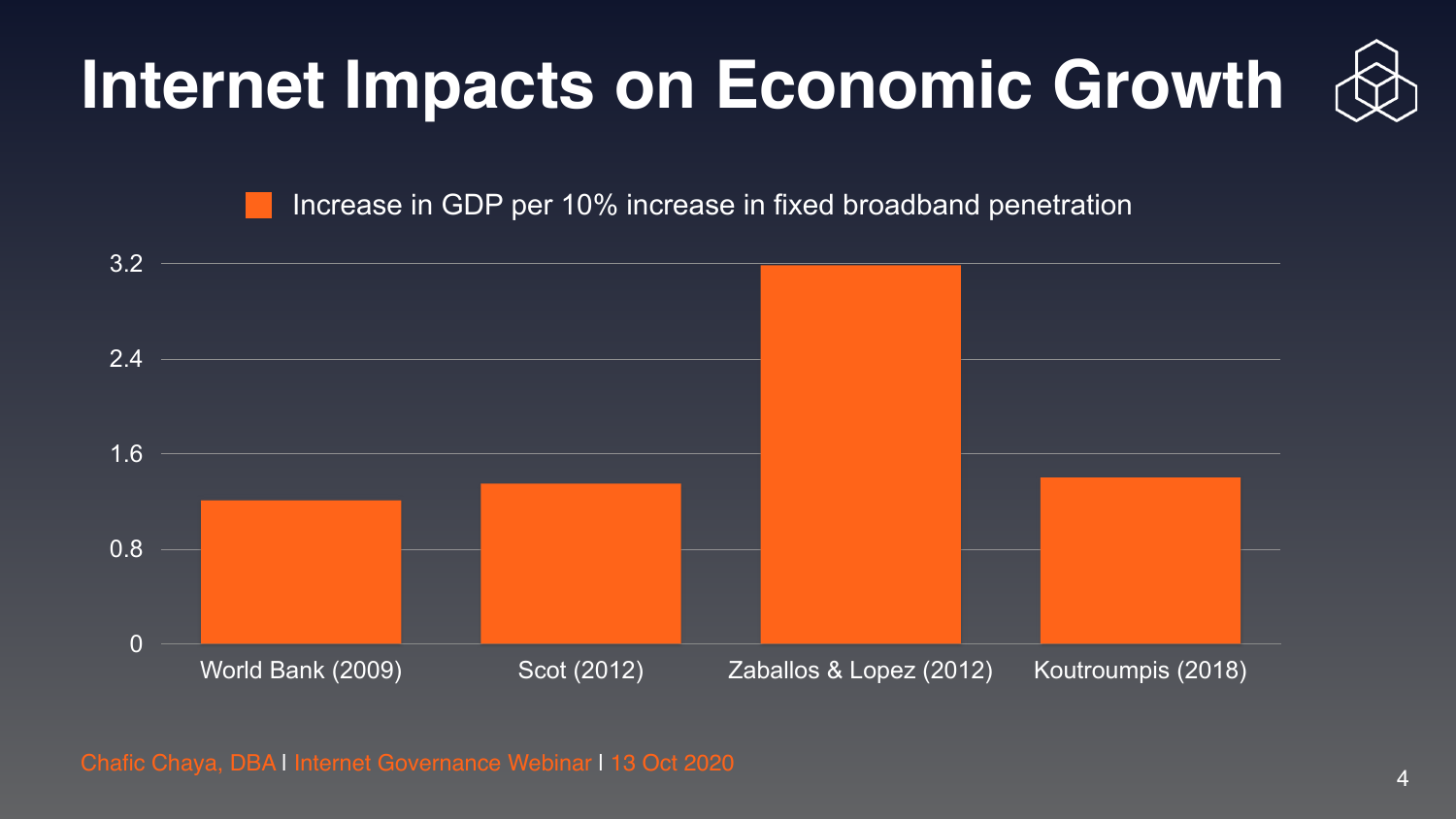#### **Good Internet Governance is Indispensable for Economic Development**

- Internet increases productivity and contributes to economic growth, it therefore deserves a central role in development strategies
- However, good governance is indispensable for such development
- Studies from the International Monetary Fund (IMF), United Nations (UN), and World Bank show that good governance plays a significant role in economic growth
- These studies measure the quality of governance using metrics which are the main pillars for any successful Internet governance process

Chafic Chayal MEAC-SIG 2021vl 8 July 2021 5

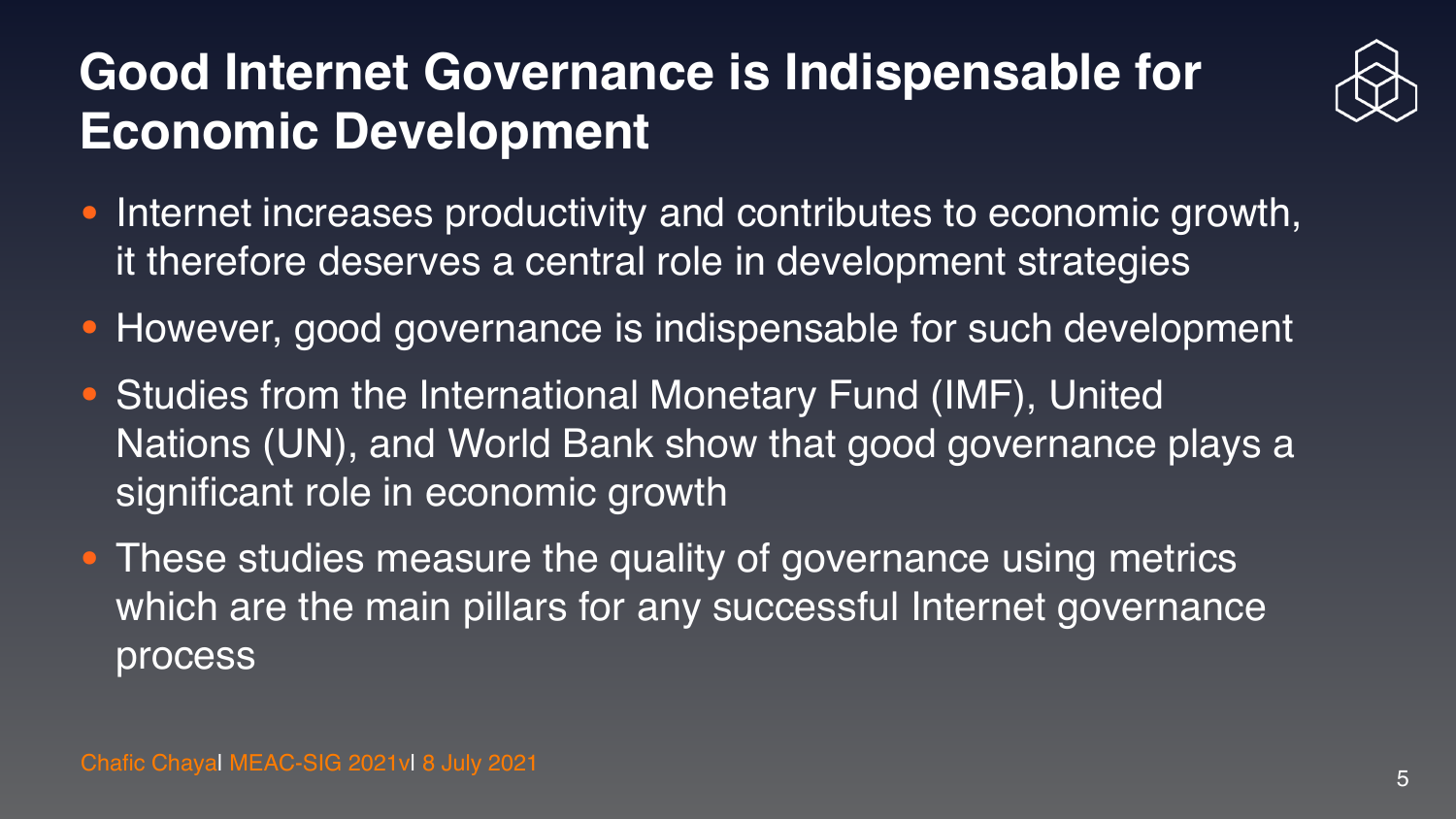#### **Impact of Governance on Economy Growth**

- An approach that aligns Internet governance and economic performance according to the World Bank (2005) and Khan's findings (2004)
- A positive relationship has been seen correlating the rate of growth with the governance indicators:
	- [Voice and Accountability](https://info.worldbank.org/governance/wgi/Home/downLoadFile?fileName=va.pdf)
	- **[Political Stability](https://info.worldbank.org/governance/wgi/Home/downLoadFile?fileName=pv.pdf)**
	- [Government Effectiveness](https://info.worldbank.org/governance/wgi/Home/downLoadFile?fileName=ge.pdf)
	- **[Regulatory Quality](https://info.worldbank.org/governance/wgi/Home/downLoadFile?fileName=rq.pdf)**
	- [Rule of Law](https://info.worldbank.org/governance/wgi/Home/downLoadFile?fileName=rl.pdf)
	- [Control of Corruption](https://info.worldbank.org/governance/wgi/Home/downLoadFile?fileName=cc.pdf)

Chafic Chayal MEAC-SIG 2021vl 8 July 2021 6 and the contract of the contract of the contract of the contract of the contract of the contract of the contract of the contract of the contract of the contract of the contract o



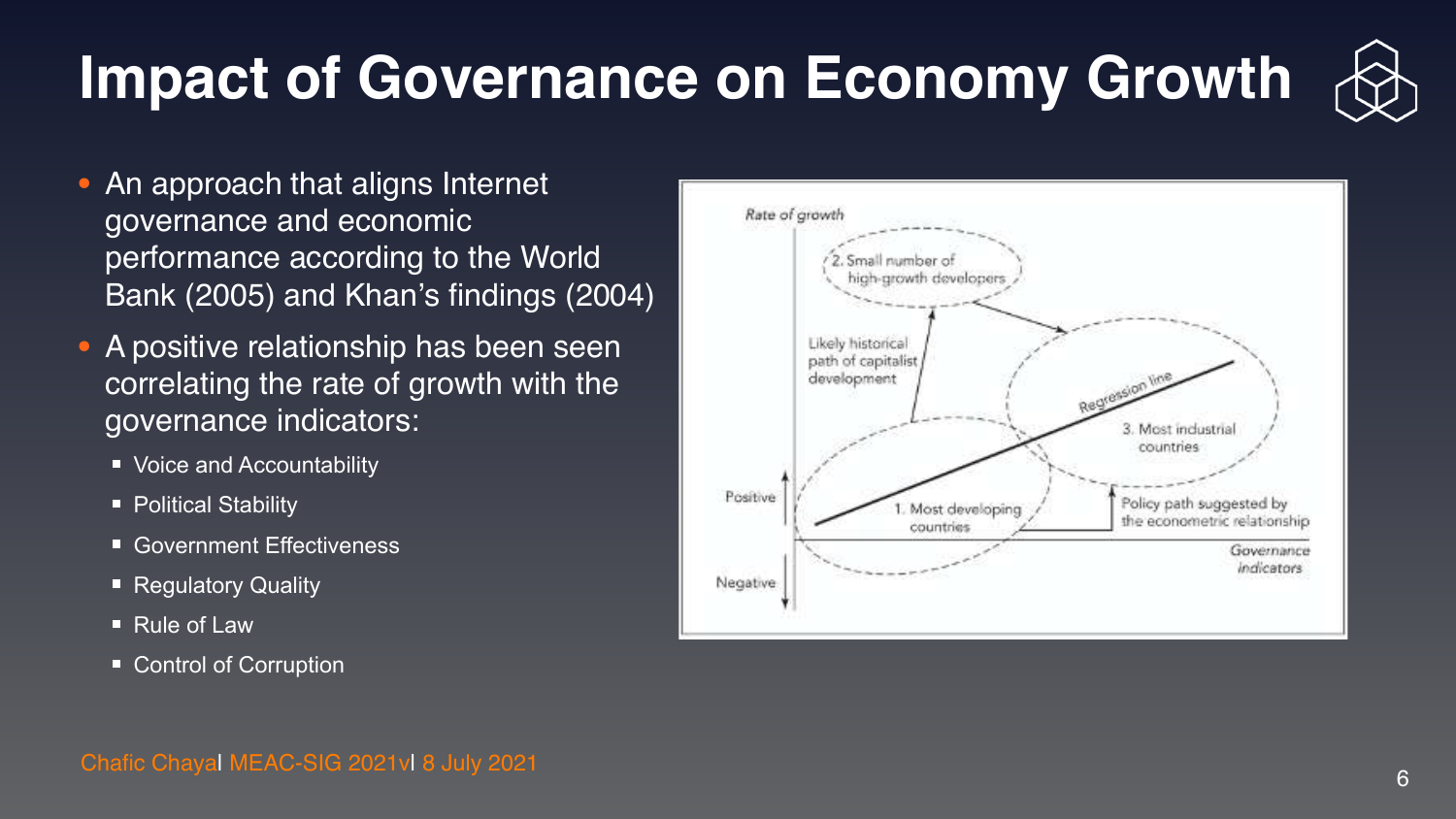# **Code of Good Internet Governance**

- Decision-making processes within Internet governance should be open, transparent and inclusive
- Internet governance processes should enable and encourage all those who wish to participate and make contributions
- Any individual or organisation should be able to initiate ideas and debates about Internet governance
- Internet governance entities should produce and share clear information about modes of participation and administration processes

Chafic Chaya MEAC-SIG 2021vl 8 July 2021

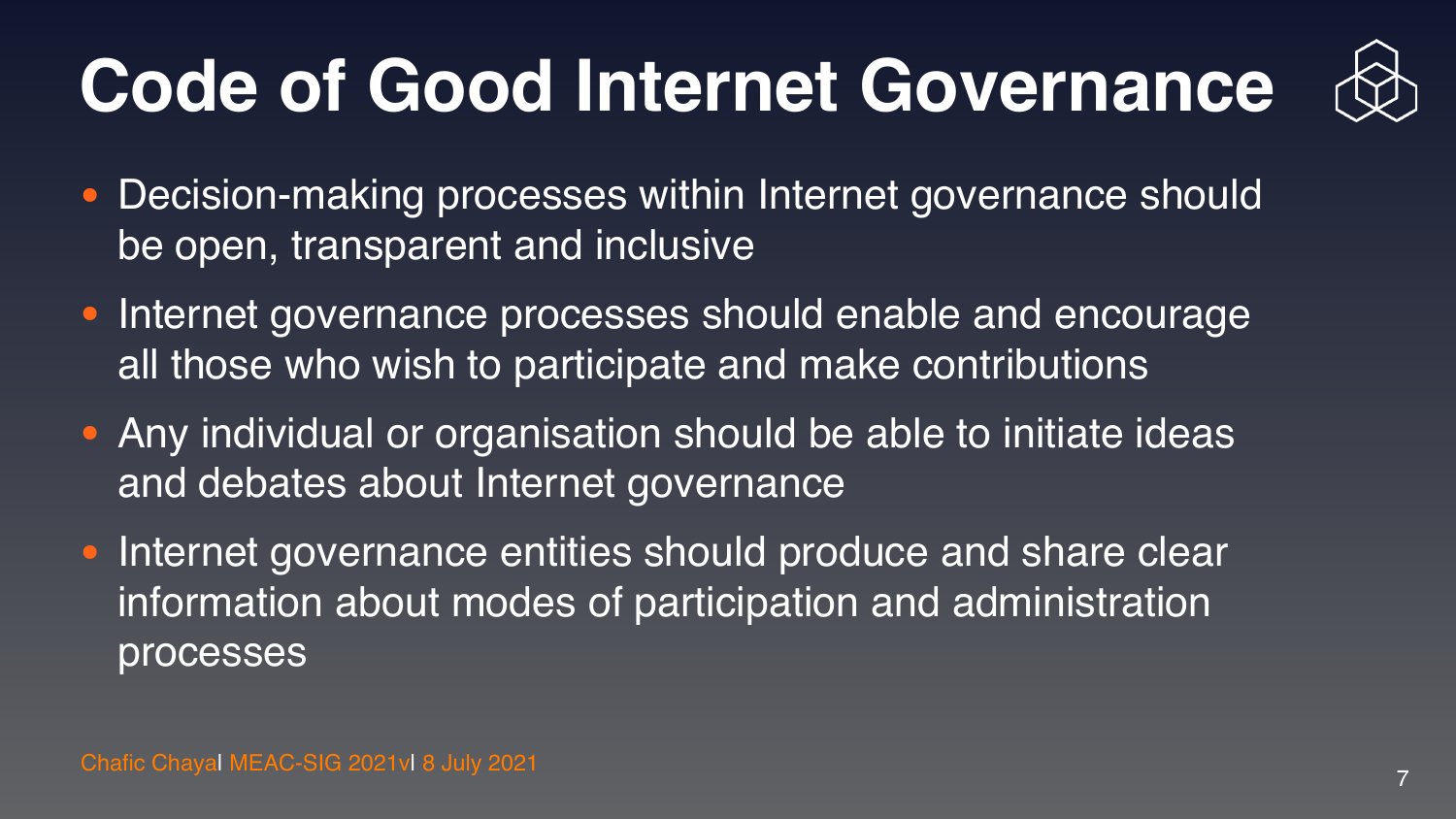# **The Internet Governance Framework**

- Internet is becoming the 21st Century's global infrastructure
- A new form of governance is emerging with inclusiveness, openness, transparency, and accountability as attributes
- Four layers: Multistakeholder process foundations, stakeholders participation, Enablers and Target.

Chafic Chayal MEAC-SIG 2021vl 8 July 2021 8 2021 8 2021 8 20 November 2014 8 2021 8 20 November 2014 8 2021 8 20







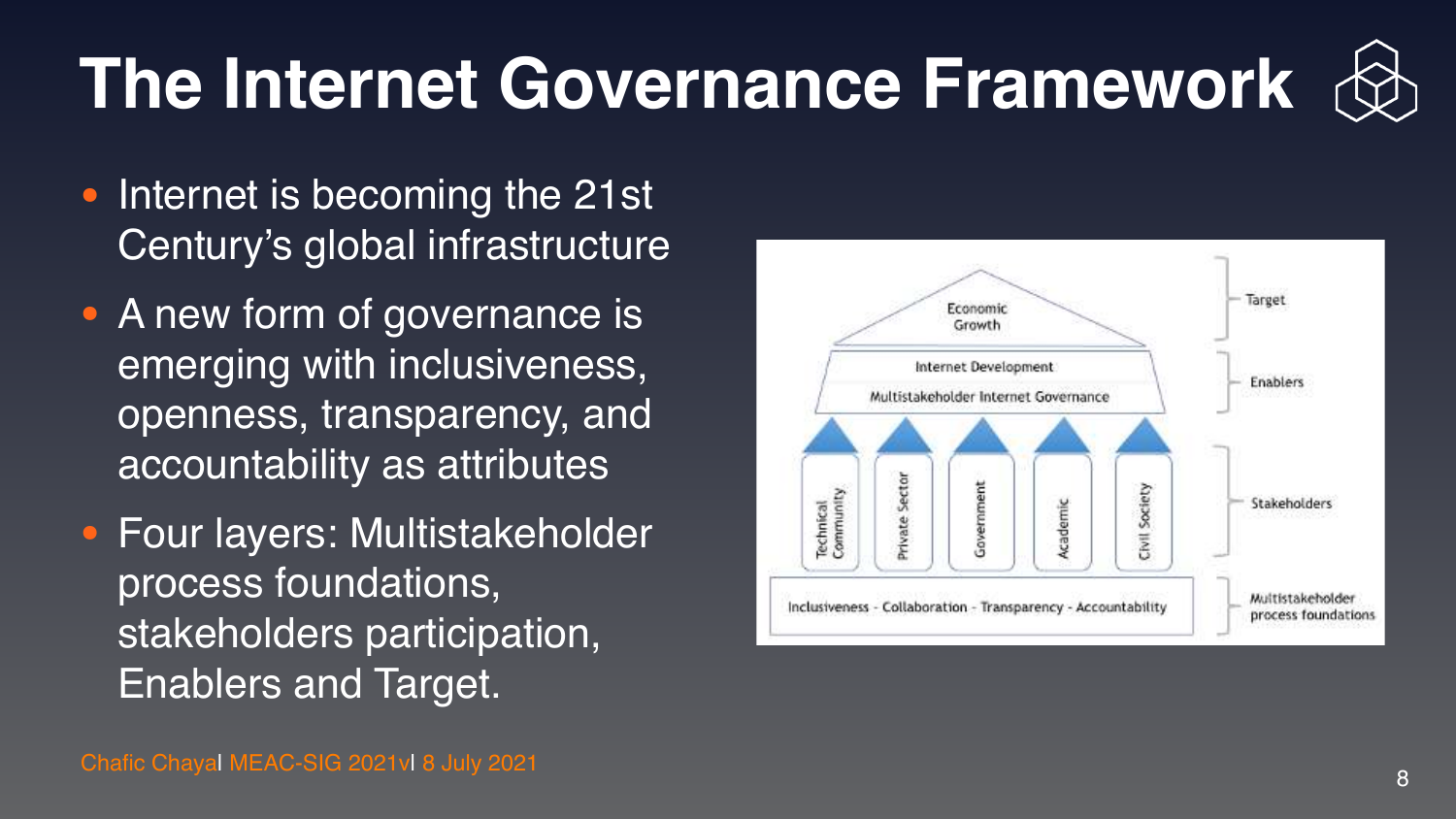Chafic Chaya| MEAC-SIG 2021v| 8 July 2021 <sup>9</sup>







# **Critical Success Factors**

• A new renegotiation between government and other stakeholders

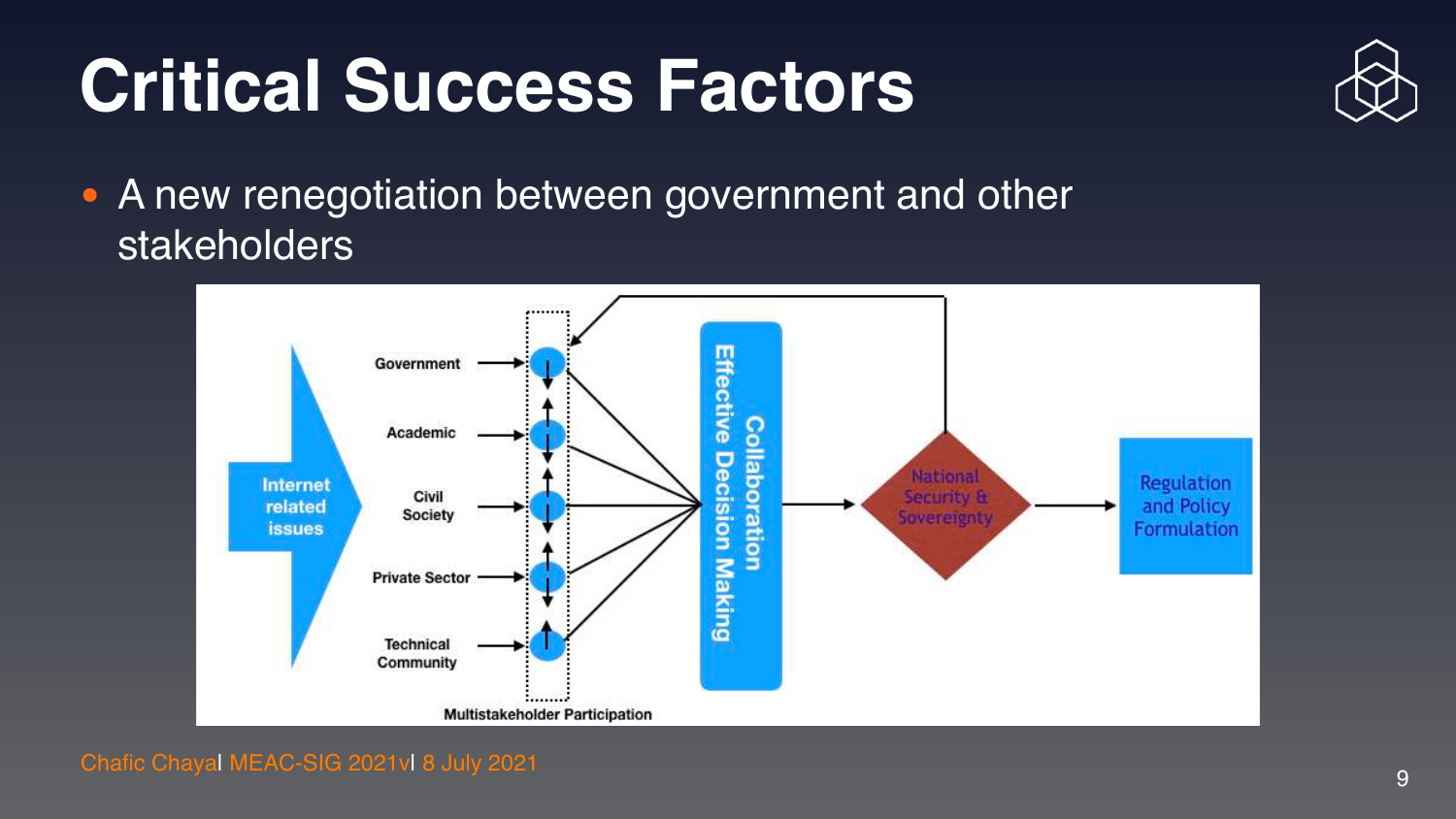#### **Optimal Area: Convergence of Authority & Expertise**

- To achieve a robust structure for the proposed model, the optimal area is where authority and expertise converge
- Decisions should be taken through the interaction of participating interests, rather than an exercise of power by a single individual or interest group

Chafic Chayal MEAC-SIG 2021vl 8 July 2021 2021 20:00:00 10 November 20:00 10 November 20:00 10



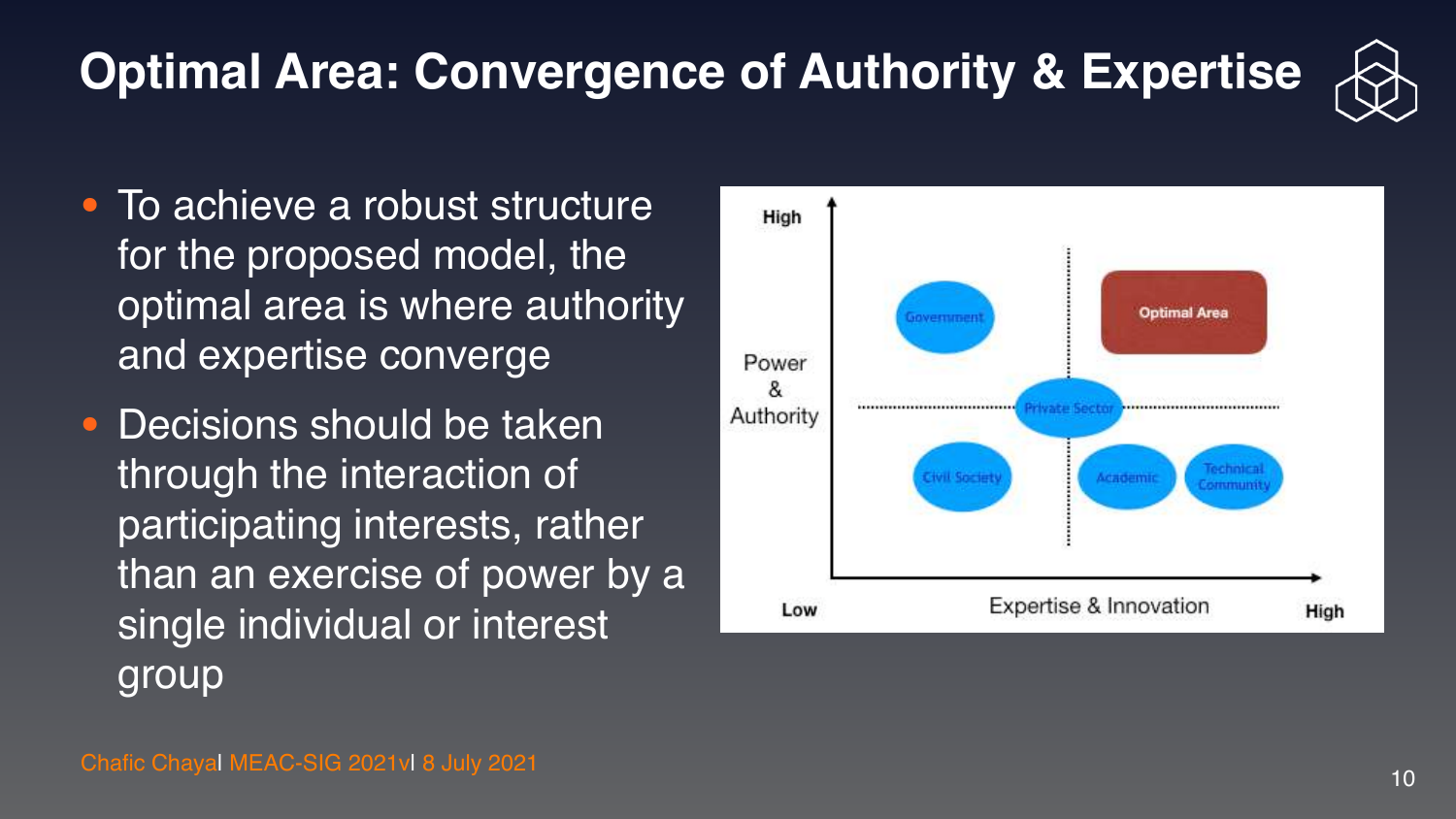#### **Economic Performance Scenarios**



**• The stronger the multistakeholder structure, the better the** Internet governance process and economic performance

Chafic Chayal MEAC-SIG 2021vl 8 July 2021 2021 20:00:00 11 No. 2010 11 No. 2010 11 No. 2010 11 No. 2010 11 No. 2010

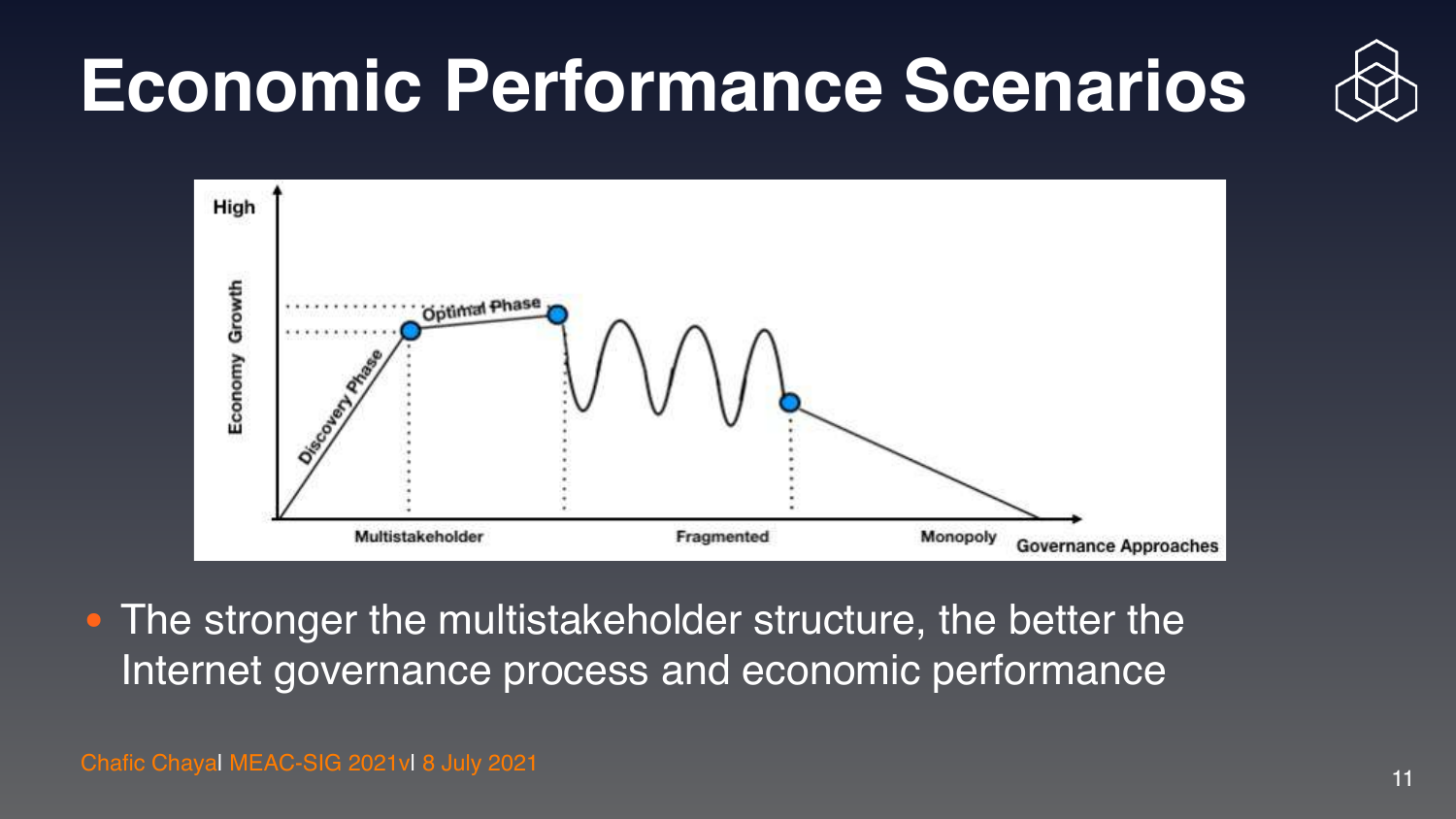Chafic Chaya| MEAC-SIG 2021v| 8 July 2021 <sup>12</sup>



### **Takeaways**

- The Internet promotes innovation, boosts efficiency and increases inclusion
- Internet governance has a significant impact on a country's economic growth and plays a central role in developing strategies
- The concept of multistakeholder Internet governance is still vague and complex, and the roles and responsibilities of different actors are yet to be defined